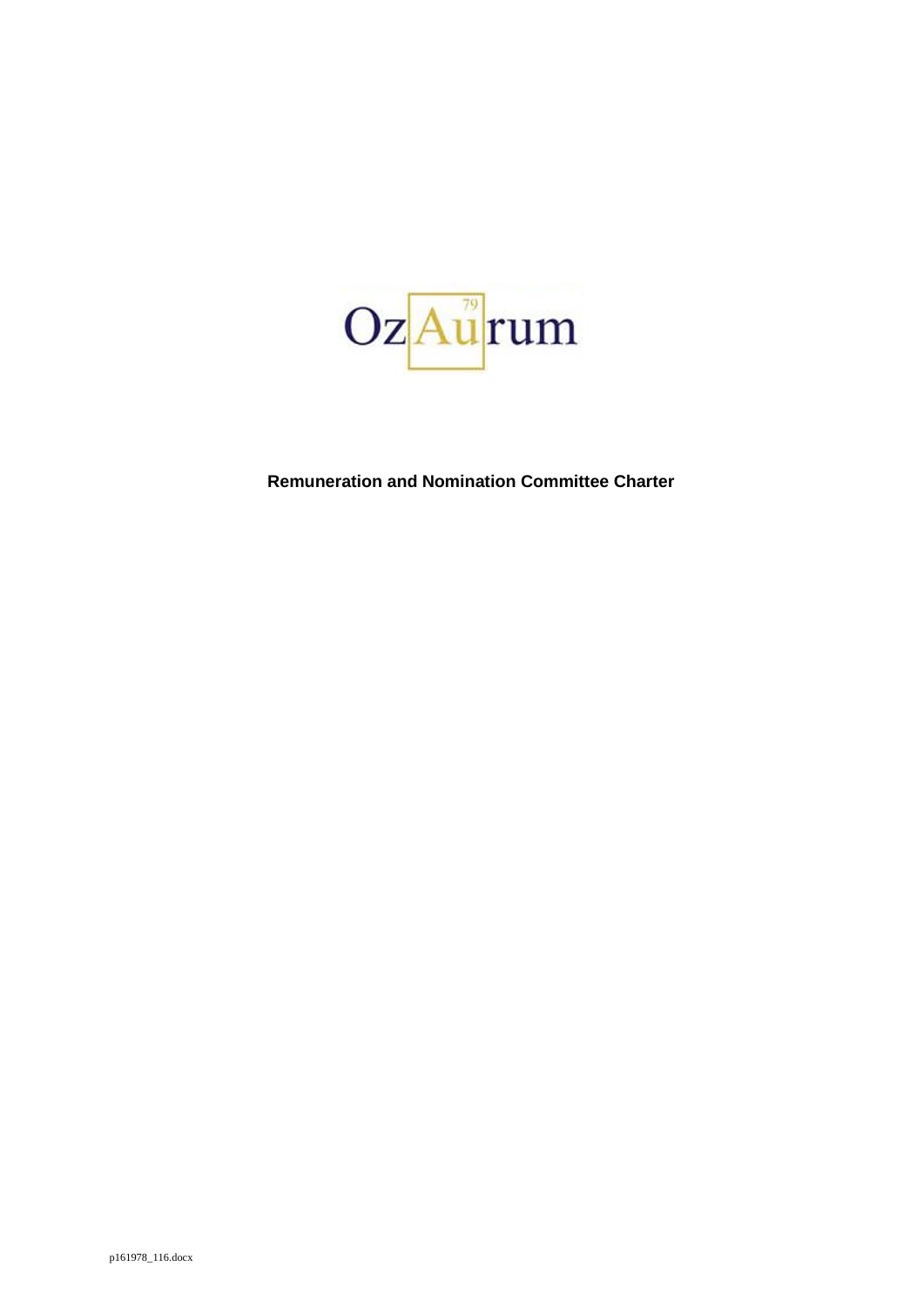## **1 INTRODUCTION**

This is the charter of the Remuneration and Nomination Committee (**Committee**) established by the board of directors (**Board**) of OzAurum Resources Limited ACN 643 244 544 (the **Company**) in accordance with the Company's Constitution (**Charter**).

This Charter sets out the role, authority, responsibilities, composition and procedural requirements of the Committee.

Due to the size and scale of its operations, the Company currently does not have a separate Remuneration and Nomination Committee. The roles and responsibilities of and Remuneration and Nomination Committee are currently undertaken by the full Board.

# **2 REMIT**

The Committee's remit is to assist the Board in fulfilling its responsibilities by reviewing and making recommendations with respect to the remuneration of executive directors, and the Company's senior executives (together **Executives**), the remuneration of nonexecutive directors, the remuneration of employees generally, executive and employee performance evaluation, the nomination and appointment of directors and policies to promote diversity of representation and contribution to the Company, professional development and personnel management. The scope of these functions are set out in further detail in paragraphs [2.1](#page-1-0) to [2.10](#page-4-0) below.

### <span id="page-1-0"></span>**2.1 Remuneration**

The Committee will develop, review and evaluate the Company's remuneration policies (**General Remuneration Policy**) with respect to the following factors:

- (a) market and peer benchmarking;
- (b) organisational performance generally;
- (c) shareholder sentiment;
- (d) financial capacity;
- (e) work load and performance;
- (f) ensuring the incentives for non-independent directors do not conflict with their obligations to bring an independent judgement to matters before the Board; and
- (g) any other relevant matters.

## **2.2 Remuneration of Executive Directors and Executives**

The Committee will:

(a) regularly review and make recommendations to the Board with respect to Executive remuneration policies regarding base pay, incentive payments, equity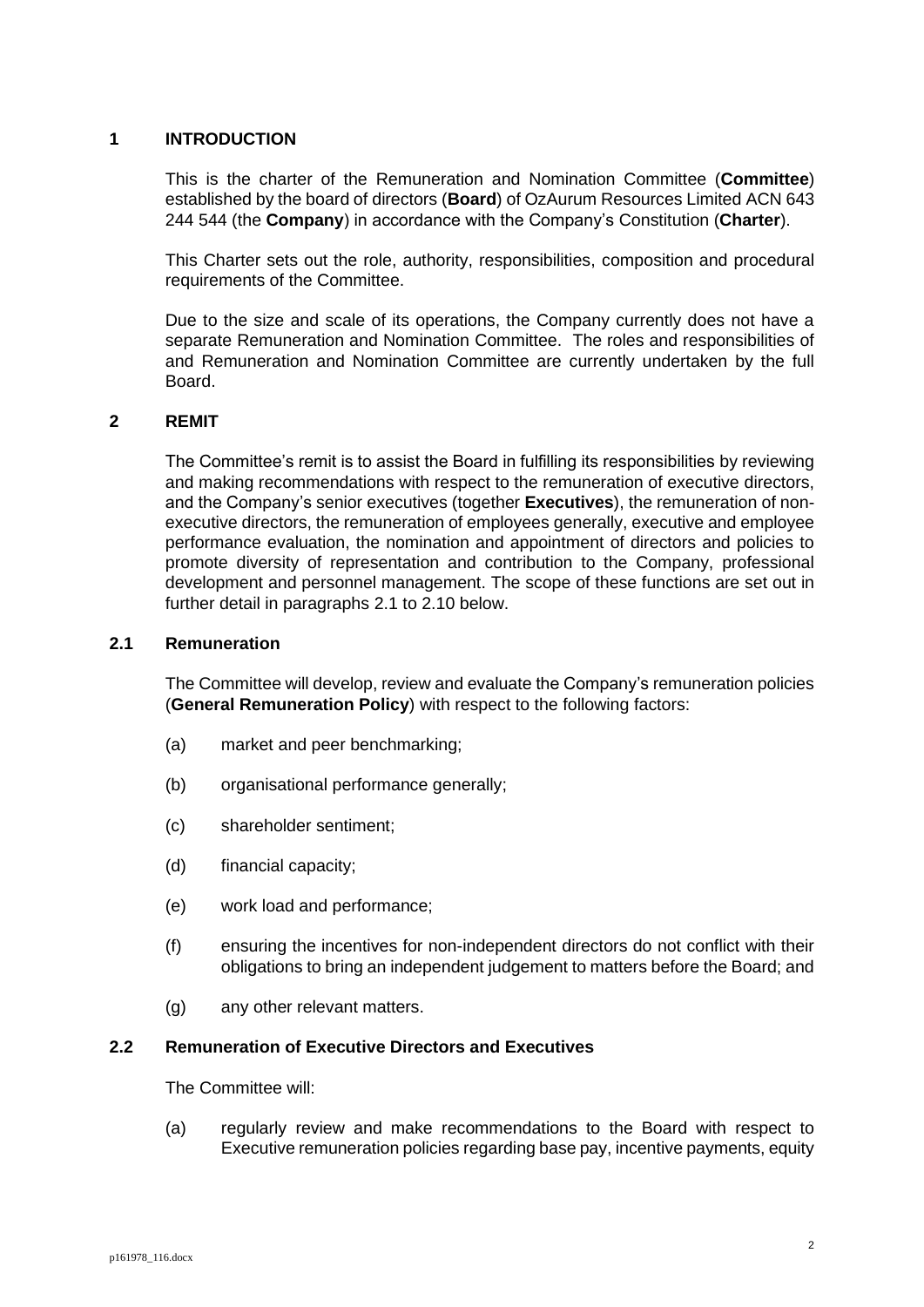awards, superannuation, service contracts and retirement or termination benefits in line with the Company's General Remuneration Policy;

- (b) consider and make recommendations to the Board regarding whether to seek shareholder approval for any Executive remuneration and whether to disclose any remuneration terms to ASX; and
- (c) oversee the implementation of Executive remuneration within the Company.

### **2.3 Remuneration of Non-executive Directors**

The Committee will:

- (a) review and make recommendations to the Board regarding the remuneration of non-executive directors including fees, superannuation and other benefits in line with the Company's General Remuneration Policy; and
- (b) consider if any equity based remuneration is appropriate for non-executive directors.

## **2.4 Equity based remuneration**

The Committee will:

- (a) review, at least annually, and make recommendations to the Board regarding the design of all equity and long term incentive schemes;
- (b) review any equity or long term incentive schemes against all applicable laws and regulations and market conditions and provide recommendations to the Board regarding proposed amendments to any such plans;
- (c) determine whether awards will be made under any equity or long term incentive scheme;
- (d) review and provide recommendations to the Board regarding proposed operation of any equity or long term incentive scheme; and
- (e) administer the operation of equity and long term incentive schemes, including determining disputes and resolving questions of fact or interpretation.

#### **2.5 Short Term Incentives**

The Committee will review, at least annually, and make recommendations regarding short term incentives, performance targets and bonus payments for Executives, management, employees and contractors in line with the Company's General Remuneration Policy.

## **2.6 Nominations**

The Committee will:

(a) establish and review the Company's on-boarding clearances for proposed directors and Executives which may include obtaining or requesting clearances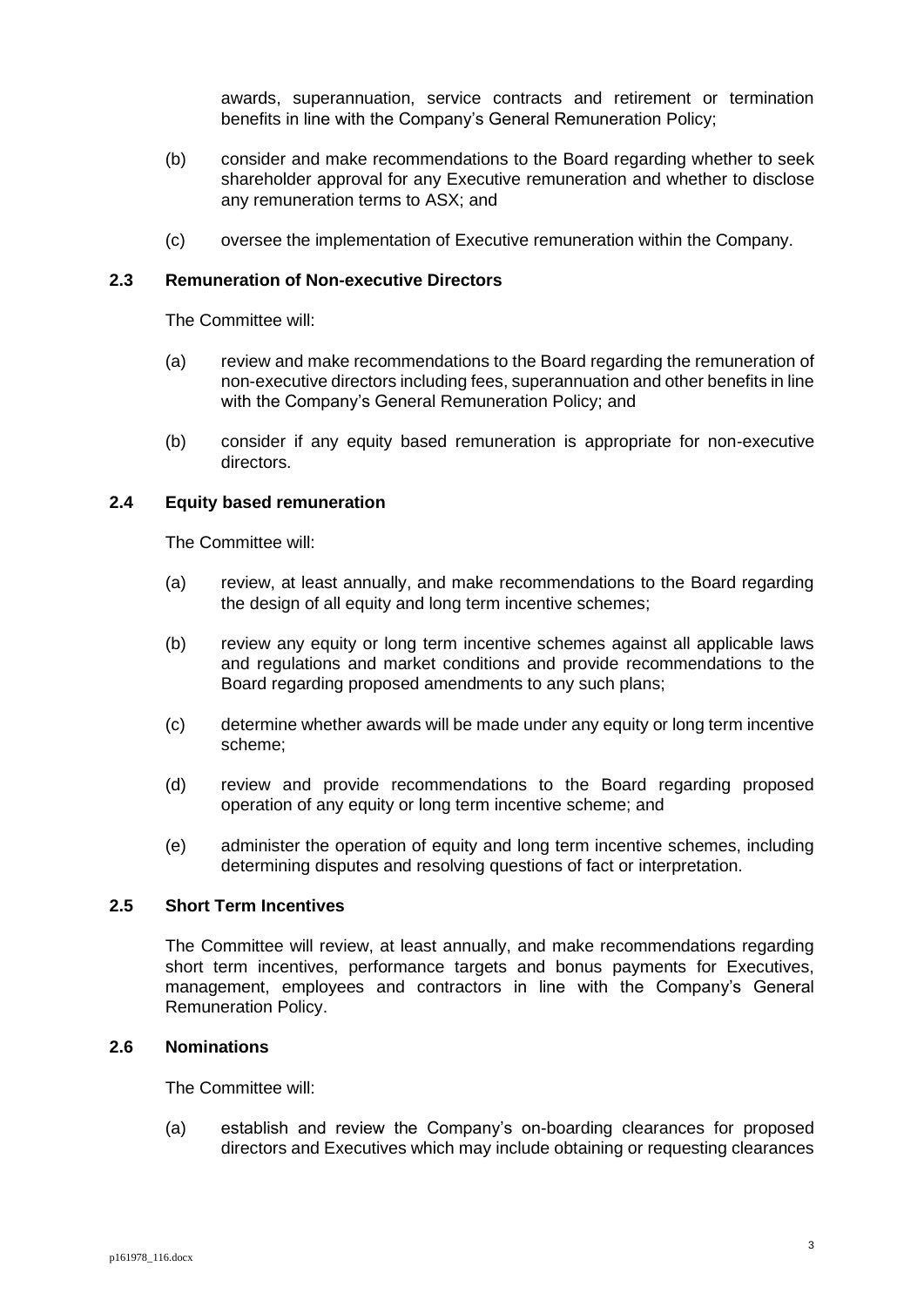and references regarding the applicants, experience, expertise, character, criminal record and bankruptcy history;

- (b) manage and undertake the on-boarding clearances set out in sub-paragraph (a) above with respect to any proposed director or Executive;
- (c) establish criteria for Board composition, including the development, review and implementation of a skills matrix setting out the mix of skills and diversity that the Board has or is looking to achieve, having regard to the strategic direction of the Company from time to time;
- (d) review nomination practices against measurable objectives for achieving Board diversity in accordance with the Company's Diversity Policy;
- (e) identify and make recommendations to the Board for the appointment or nomination of new directors; and
- (f) prepare a report for consideration of the Board outlining the process by which candidates for a director or Executive position was identified and the factors taken into account during the selection process and reasons why the Committee is recommending the appointment or nomination of that director or Executive.

# **2.7 Board and Board Committees**

The Committee will:

- (a) develop and implement processes for the evaluation of the performance of the Board, its committees and individual Executives and directors and regularly review those processes;
- (b) review and make recommendations to the Board regarding the size and composition of the Board or any committee;
- (c) develop and review the process for the selection, appointment and re-election of directors;
- (d) inform the Board of the details of directors who are retiring in accordance with the Constitution and make recommendations regarding whether the Board should support the re-election or re-appointment of that director;
- (e) identify and advise directors of any specific responsibilities they may have, with regard to their position or membership of any of the Company's committees;
- (f) assess and provide recommendations to the Board on the independence of any director; and
- (g) review the performance and membership of the Company's committees and make recommendations to the Board regarding the appointment or removal of members to those committees.

### **2.8 Succession Planning**

The Committee will: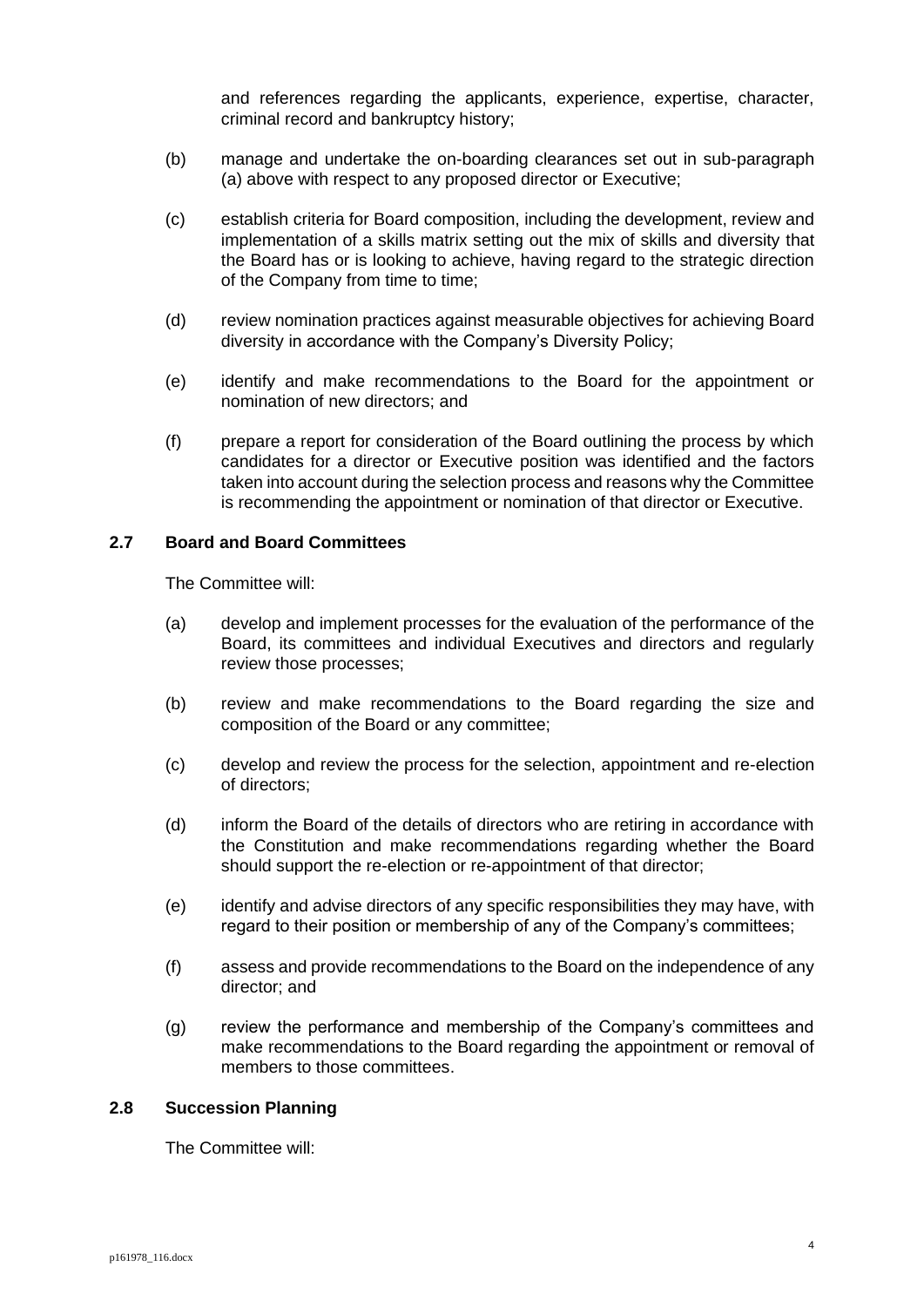- (a) review succession planning for Board members and provide recommendations to the Board on whether succession plans are in place to maintain an appropriate balance of skills, experience, expertise and diversity of the Board; and
- (b) review succession planning for the Company's Executives.

## **2.9 Performance**

The Committee will:

- (a) establish and facilitate an induction program for new directors and Executives with all such information and advice that may reasonably be required or desirable for the individual to commence their appointment, including information regarding:
	- (i) the Company's financial, strategic, operations and risk position;
	- (ii) their role and responsibilities; and
	- (iii) if they are a director, their directors' duties;
- (b) develop and review continuous professional development programs for directors and Executives in order to enhance their competencies and develop their skills and knowledge pertaining to matters in the Company's industry;
- (c) review and report to the Board on the performance of Executives and nonexecutive directors; and
- (d) review the performance of the Chair and report results of the evaluation to the Board.

### <span id="page-4-0"></span>**2.10 Diversity**

The Committee will:

- (a) at the appropriate time and subject to the Company's size and operations, develop measureable objectives to achieve diversity in accordance with the Company's Diversity Policy;
- (b) monitor, review and report to the Board on the Company's diversity performance;
- (c) review the Company's Diversity Policy at least annually to assess the effectiveness of the policy and make recommendations to the Board as to any strategies required to address diversity; and
- (d) review and make recommendations to the Board on remuneration levels.

# **2.11 Other**

The Committee will consider those aspects of the Company's remuneration policies and packages, including equity-based incentive schemes, which should be subject to shareholder approval and make recommendations to the Board accordingly.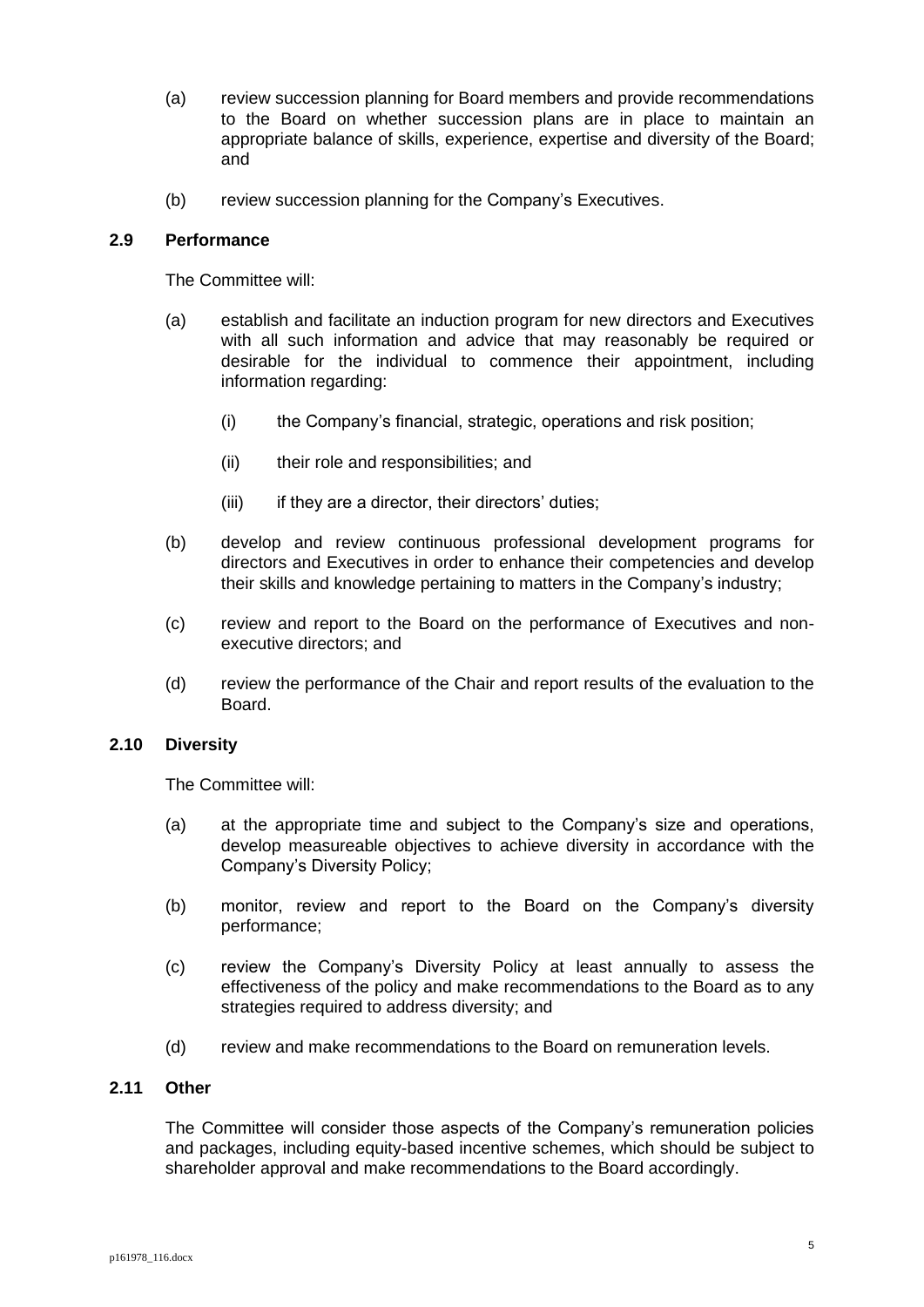## **3 COMPOSITON**

### **3.1 Composition**

The Committee will be of sufficient size, independence and technical expertise to discharge its remit effectively and, to the extent practicable given the size and composition of the Board from time to time, consist of:

- (a) at least two members;
- (b) where practicable, only non-executive directors;
- (c) where practicable, a majority of independent directors, as that term is defined in the Board Charter (**Independent Director**); and
- (d) be chaired by a director nominated by the Board who is an Independent Director (**Chair**).

## **3.2 Appointment and Cessation of Members**

The Board may, by resolution, appoint a director to the Committee at any time (**Member**) and Members will cease to be a Member of the Committee if:

- (a) the Member gives 30 days written notice to the Chair of the Member's resignation from the Committee;
- (b) the Chair gives 30 days written notice that the Member is to cease to be a Member of the Committee;
- (c) the Board resolves to remove the Member from the Committee; or
- (d) the Member ceases to be a director of the Company, at which point they will automatically cease to be a Member of the Committee.

#### **3.3 Members**

Members of the Committee are expected to have a general understanding of the industry within which the Company operates and corporate management.

#### **4 GOVERNANCE**

## **4.1 Meetings**

The Committee will meet as frequently as required to undertake its role effectively. The Chair or any Member may call a meeting of the Committee at their discretion by providing reasonable notice in advance to all Members.

# **4.2 Quorum**

The quorum for any meeting of the Committee is two (2) Members, attending in person or by any electronic means allowing simultaneous communication.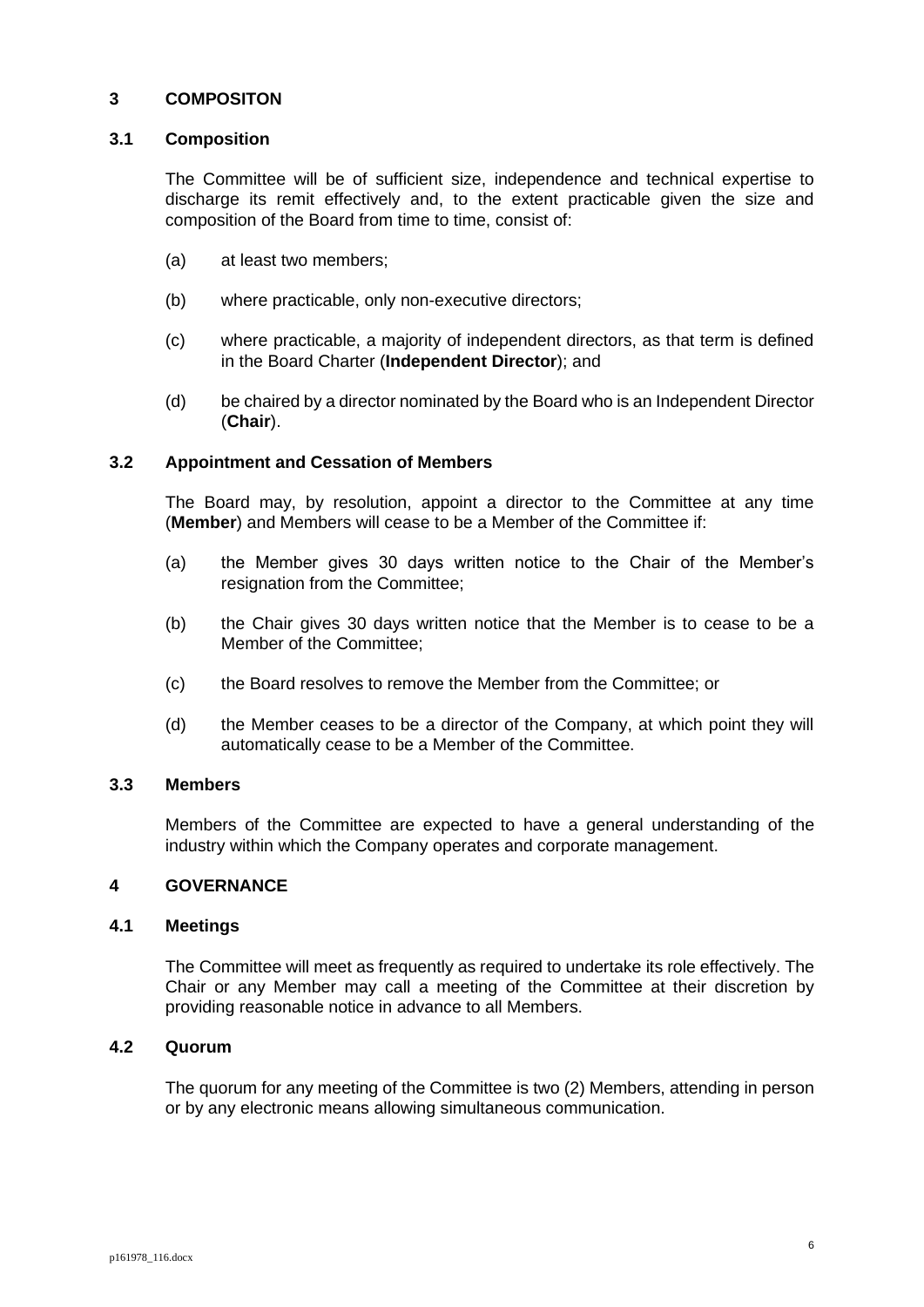# **4.3 Procedure at Meetings**

At Meetings of the Committee:

- (a) the Chair will chair all Meetings of the Committee and, in the event the Chair is absent, the Members will nominate a Member in attendance to fulfil the role of Chair for that Meeting;
- (b) resolutions considered by the Committee will be determined via a simple majority of votes, with each Member having one vote;
- (c) the Chair will not have a casting vote, with any motion subject to a tied vote lapsing; and
- (d) the Chair will cause minutes of the Meeting to be taken and provided to the Board at the next Board meeting occurring after the Meeting.

# **4.4 Committee Reports**

The Chair will be responsible for, and may delegate as they think fit, the preparation of reports pertaining to resolutions and recommendations of the Committee to be brought to the Board's attention for approval or action.

# **4.5 External Parties**

The Committee may:

- (a) invite non-Members such as the Company's executives or external advisors to attend and contribute to Meetings; and
- (b) seek advice from any external advisors as the Members consider necessary or desirable to fulfil the Committee's objectives.

# **5 AUTHORITY**

The Committee and any Member may, in fulling its purpose and within the scope of its remit:

- (a) conduct or authorise enquiries into any matter, including conducting checks of a candidate's character, experience and expertise or undertaking market research;
- (b) retain consultants, lawyers, accountants or other advisers to assist in the conduct of its enquiries or recommendations; and
- (c) ensure the attendance of Company officers, executives or directors at Meetings as it considers appropriate.

## **6 MISCLELANEOUS**

## **6.1 Inconsistency with Constitution**

To the extent that there is any inconsistency between this Charter and the Company's Constitution, the Constitution will prevail.